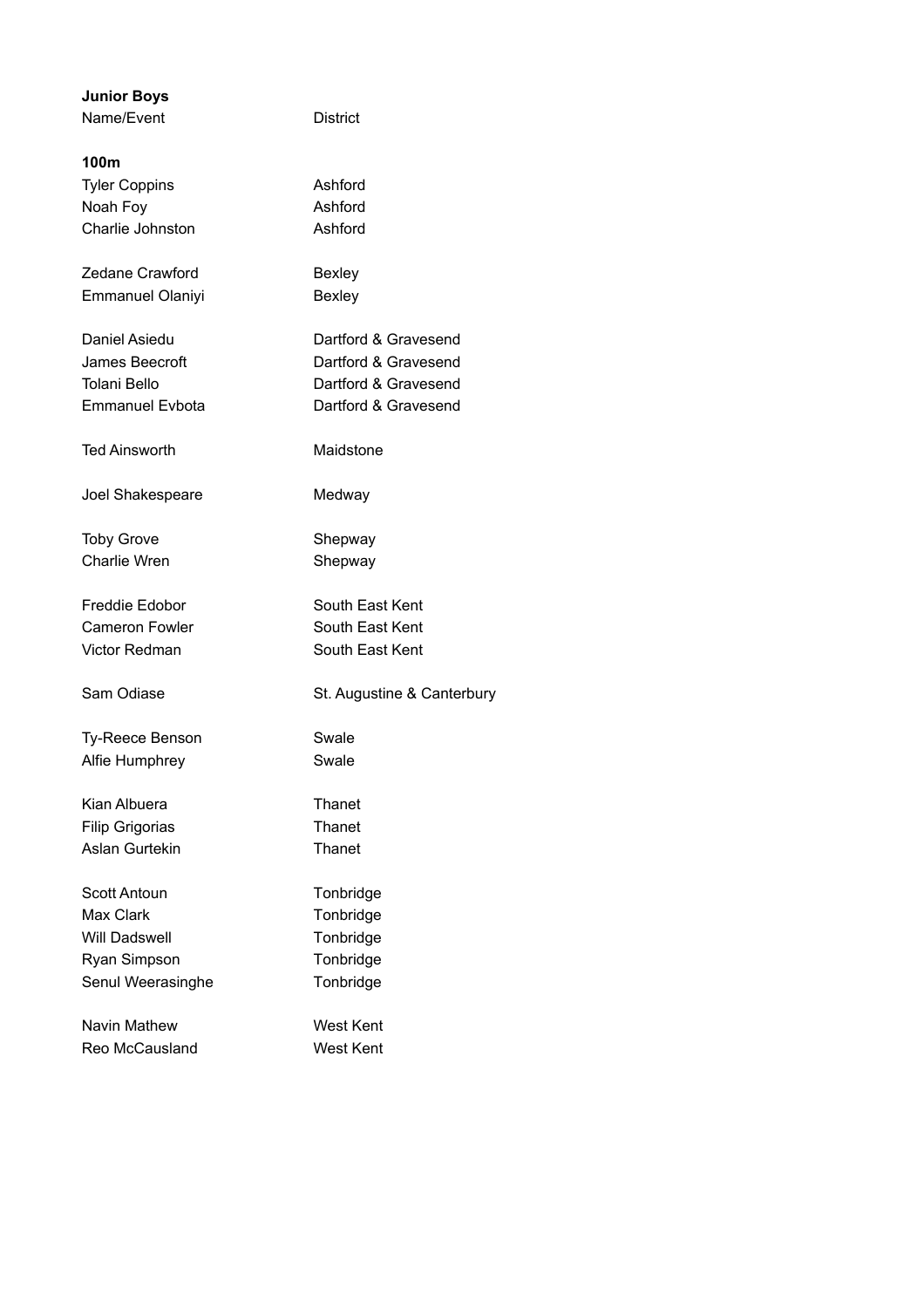| 200m                    |                      |
|-------------------------|----------------------|
| Noah Foy                | Ashford              |
| Chaka Sankofa           | Bexley               |
| Timi Adewale            | Dartford & Gravesend |
| Tayo Banjo              | Dartford & Gravesend |
| James Beecroft          | Dartford & Gravesend |
| Daniel Obike            | Dartford & Gravesend |
| Mathieu-William Taylor  | Dartford & Gravesend |
| <b>Ted Ainsworth</b>    | Maidstone            |
| Joel Shakespeare        | Medway               |
| <b>Harry Wickers</b>    | Medway               |
| Louis Partington        | Shepway              |
| <b>Victor Redman</b>    | South East Kent      |
| <b>Filip Grigorias</b>  | Thanet               |
| Aslan Gurtekin          | Thanet               |
| Jayden Ayodele          | Tonbridge            |
| <b>Tiger Bussey</b>     | Tonbridge            |
| Ryan Simpson            | Tonbridge            |
| Satcha Morrell          | <b>West Kent</b>     |
| <b>Harrison Vallins</b> | West Kent            |
| 300m                    |                      |
| Dylan Tate              | Ashford              |
| Reo Chellington         | <b>Bexley</b>        |
| James Howden            | <b>Bexley</b>        |
| Rhys Seikegba-Davies    | Bexley               |
| <b>Tishe Fatona</b>     | Dartford & Gravesend |
| <b>Brandon Nathan</b>   | Dartford & Gravesend |
| <b>Titomi Olukemi</b>   | Dartford & Gravesend |
| Samad Oyeniyi           | Dartford & Gravesend |
| Lucas Cameron           | Medway               |
| Benjamin Purton         | Medway               |
| <b>Toby Grove</b>       | Shepway              |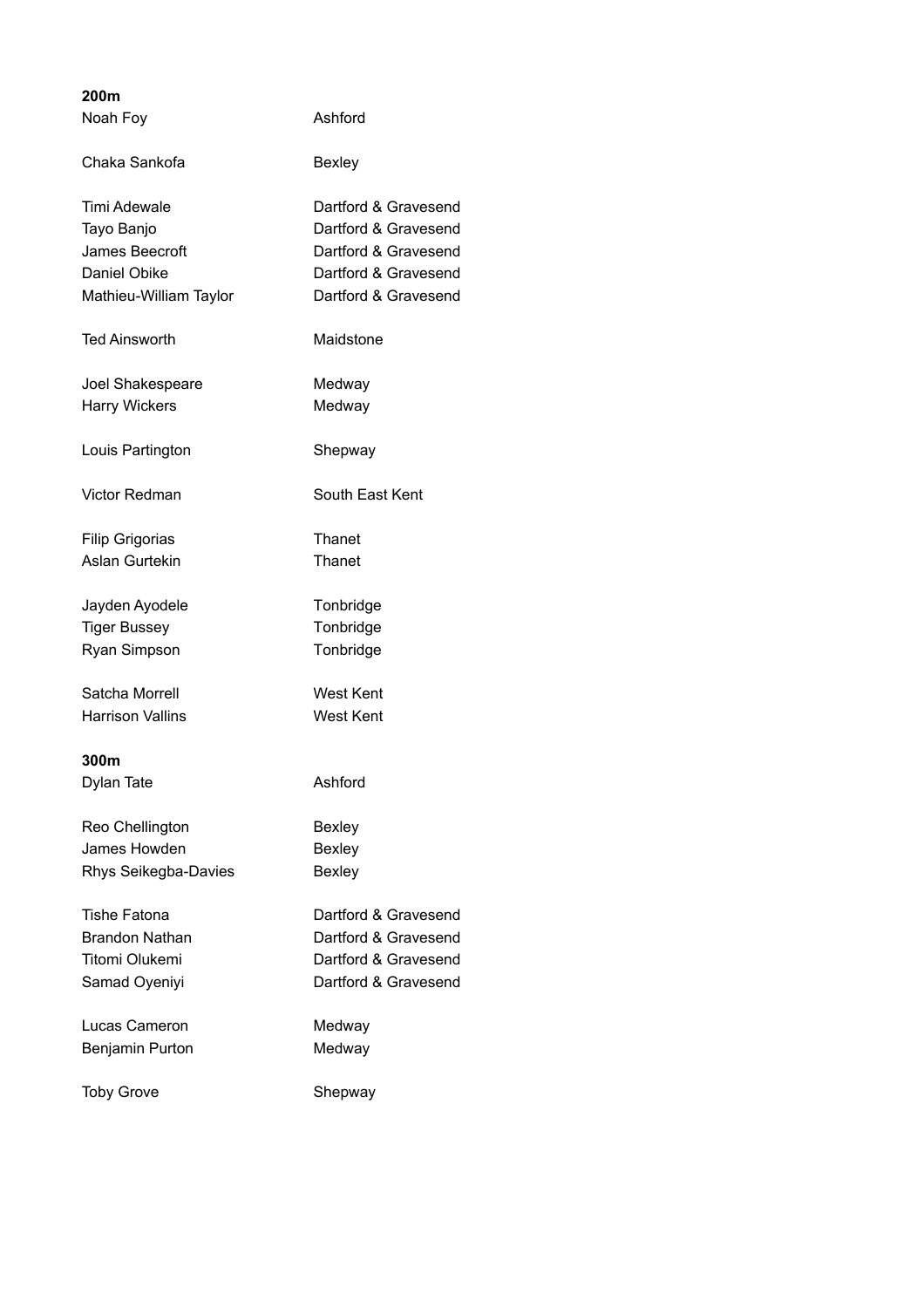| <b>Tiger Bussey</b>    | Tonbridge                  |
|------------------------|----------------------------|
| Orson Cook             | Tonbridge                  |
| <b>Archie Denny</b>    | Tonbridge                  |
| <b>Rufus Foulkes</b>   | Tonbridge                  |
| <b>Stanley Munt</b>    | Tonbridge                  |
| Felix Murray           | Tonbridge                  |
| Henry Lancaster        | <b>Tunbridge Wells</b>     |
| Max Jeffrey            | <b>West Kent</b>           |
| Kyan Reynolds          | <b>West Kent</b>           |
| 800m                   |                            |
| <b>Daniel Francis</b>  | <b>Bexley</b>              |
| George Obi             | <b>Bexley</b>              |
| Louie Griggs           | Dartford & Gravesend       |
| Hugo Hoang             | Dartford & Gravesend       |
| <b>Freddie Luckett</b> | Dartford & Gravesend       |
| Connor Lynch           | Dartford & Gravesend       |
| Zachary Sargeant       | Dartford & Gravesend       |
| Henry Gibson           | Maidstone                  |
| Theo Ronchetti         | Maidstone                  |
| Linus Thielen          | Sevenoaks                  |
| Ethan Day              | South East Kent            |
| <b>Emmanuel Ogunro</b> | South East Kent            |
| Nate Thomson           | St. Augustine & Canterbury |
| Rocco Harris           | Swale                      |
| Sam Hancock            | Thanet                     |
| William Bachelor       | Tonbridge                  |
| Archie Denny           | Tonbridge                  |
| Felipe Fujimori        | Tonbridge                  |
| Joshua Greeves         | Tonbridge                  |
| <b>Toby Bawtree</b>    | <b>Tunbridge Wells</b>     |
| Henry Cleary           | <b>Tunbridge Wells</b>     |
| <b>Thomas Halfhide</b> | <b>Tunbridge Wells</b>     |
| Samuel Smialowski      | <b>Tunbridge Wells</b>     |
| Omar Miller            | West Kent                  |
| Oliver Ward            | West Kent                  |
| Alfie Whitelock        | <b>West Kent</b>           |
|                        |                            |

**1500m**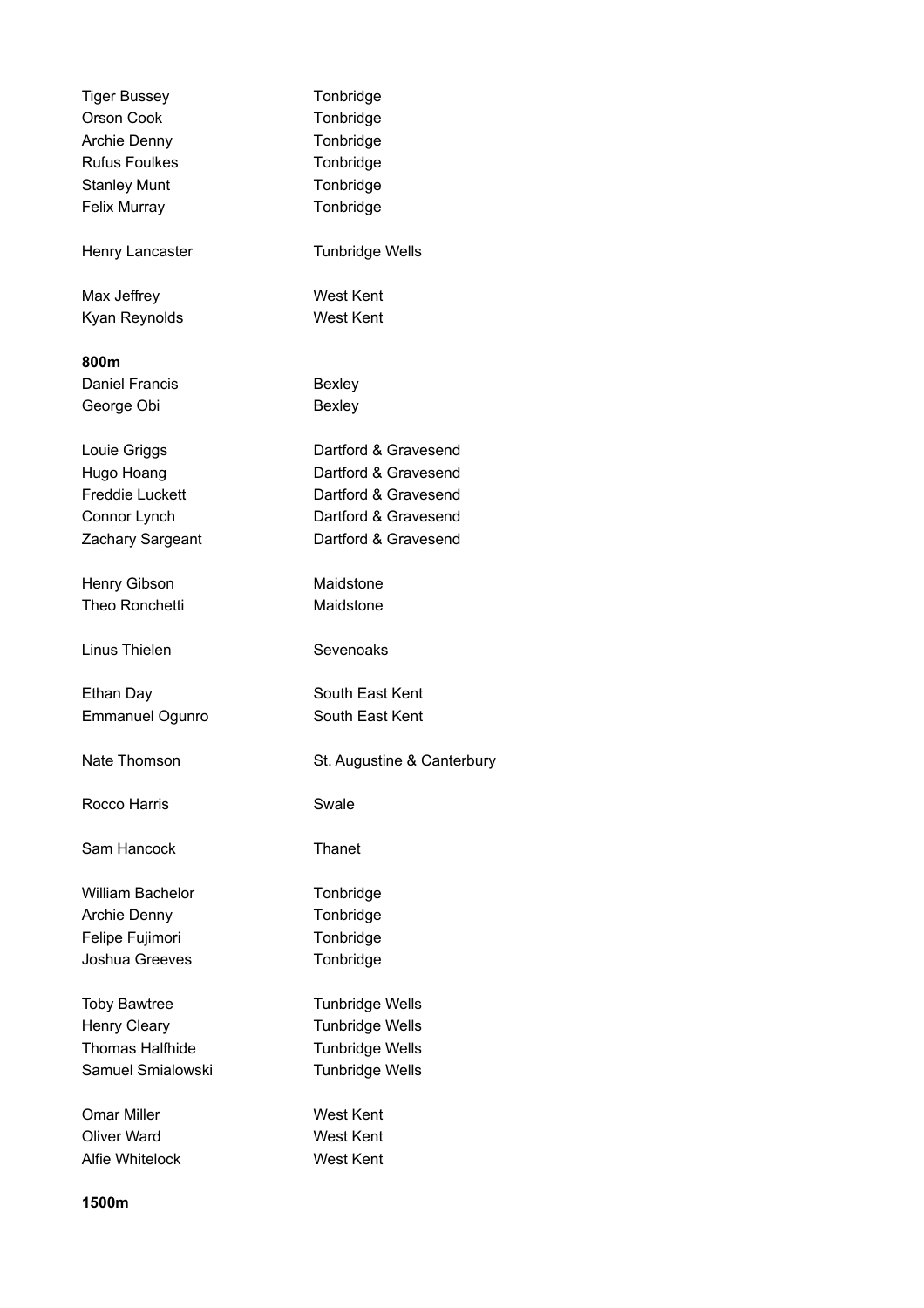| Ronnie Gawler            | Ashford                    |
|--------------------------|----------------------------|
| <b>Charlie Lottes</b>    | <b>Bexley</b>              |
| Ared Ulqini              | Dartford & Gravesend       |
| Owen Tucker              | Maidstone                  |
| Ben Catchpole            | Sevenoaks                  |
| <b>Edward Hanlon</b>     | Sevenoaks                  |
| Oliver Regan             | South East Kent            |
| <b>Edgar Sayers</b>      | South East Kent            |
| Joel Delahunt            | St. Augustine & Canterbury |
| Sebastian Sanz-Kozyra    | St. Augustine & Canterbury |
| Theo Harmse              | Swale                      |
| Aiden Cooper             | Thanet                     |
| George Bishop            | Tonbridge                  |
| <b>Peter Fitzmaurice</b> | Tonbridge                  |
| Daniel Hart              | Tonbridge                  |
| <b>Oliver Head</b>       | Tonbridge                  |
| James Petrie             | Tonbridge                  |
| <b>Henry Biggs</b>       | <b>Tunbridge Wells</b>     |
| Aidan Moore              | <b>Tunbridge Wells</b>     |
| Connor Prendergast       | <b>Tunbridge Wells</b>     |
| Ewan Prendergast         | <b>Tunbridge Wells</b>     |
| Lucas Elmqvist           | <b>West Kent</b>           |
| Joseph Hill              | <b>West Kent</b>           |
| Joseph Scanes            | <b>West Kent</b>           |
| 80m Hurdles              |                            |
| Joel Aggrey              | Dartford & Gravesend       |
| Hans Nmaju               | Dartford & Gravesend       |
| <b>Arinze Nwafor</b>     | Dartford & Gravesend       |
| Jake Alford              | Maidstone                  |
| Tobechi Azodoh           | West Kent                  |
| Joshua Dako              | West Kent                  |
|                          |                            |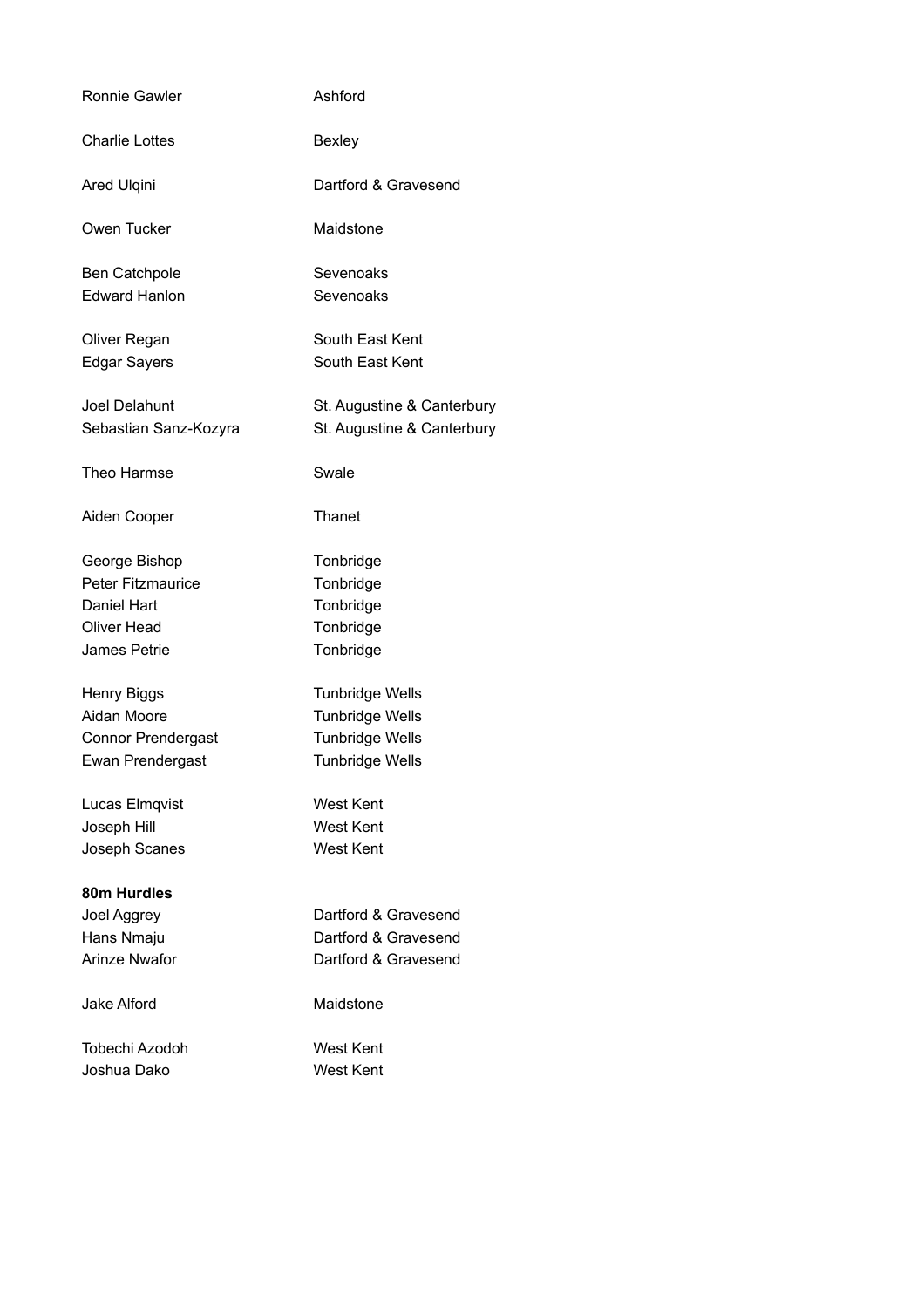| <b>High Jump</b>              |                            |
|-------------------------------|----------------------------|
| <b>Tolefe Chisom</b>          | Ashford                    |
| Dylan Leadbeater              | Ashford                    |
| I Obadun                      | <b>Bexley</b>              |
| Timi Adewale                  | Dartford & Gravesend       |
| Louie Griggs                  | Dartford & Gravesend       |
| <b>Ethan Harris</b>           | Dartford & Gravesend       |
| Daniel Obike                  | Dartford & Gravesend       |
| Samad Oyeniyi                 | Dartford & Gravesend       |
| <b>Harry Wickers</b>          | Medway                     |
| <b>Charlie Charlton-Jones</b> | South East Kent            |
| <b>Harry Crowley</b>          | St. Augustine & Canterbury |
| Noah Jennings                 | St. Augustine & Canterbury |
| Ty-Reece Benson               | Swale                      |
| Sam Hearn                     | Swale                      |
| James Ferry                   | Tonbridge                  |
| <b>Rufus Foulkes</b>          | Tonbridge                  |
| Samuel Newton                 | Tonbridge                  |
| Tobechi Azodoh                | <b>West Kent</b>           |
| Zac Jones                     | <b>West Kent</b>           |
| <b>Pole Vault</b>             |                            |
| Joel Aggrey                   | Dartford & Gravesend       |
| Gabriele Mastromarini         | Dartford & Gravesend       |
| Rahman Odugbayi               | Dartford & Gravesend       |
| Michael Oyetti                | Dartford & Gravesend       |
| <b>Charlie Platt</b>          | <b>West Kent</b>           |
| Long Jump                     |                            |
| <b>Micah Bendford William</b> | Ashford                    |
| Callum James                  | Ashford                    |
| Charlie Johnson               | Ashford                    |
| Samuel Robinson               | <b>Bexley</b>              |
| Daniel Asiedu                 | Dartford & Gravesend       |
| Hans Nmaju                    | Dartford & Gravesend       |
| <b>Arinze Nwafor</b>          | Dartford & Gravesend       |
| Jake Alford                   | Maidstone                  |
| <b>Oliver Downs</b>           | St. Augustine & Canterbury |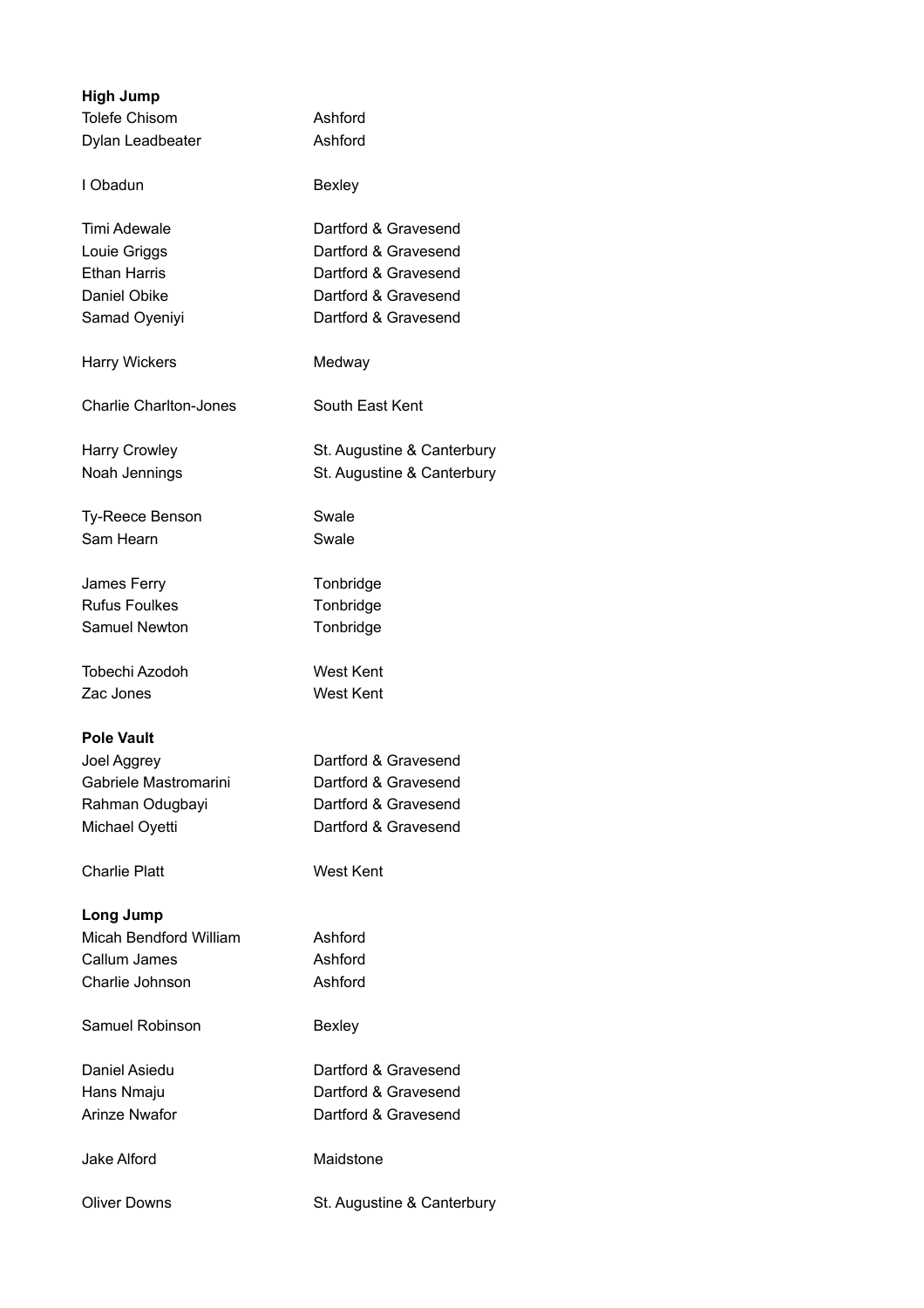| Alfie Hughes           | Swale                      |
|------------------------|----------------------------|
| Max Clark              | Tonbridge                  |
| James Ferry            | Tonbridge                  |
| <b>Triple Jump</b>     |                            |
| R Cherrington          | <b>Bexley</b>              |
| Emmanuel Evbota        | Dartford & Gravesend       |
| <b>Tishe Fatona</b>    | Dartford & Gravesend       |
| Rahman Odugbayi        | Dartford & Gravesend       |
| <b>Titomi Olukemi</b>  | Dartford & Gravesend       |
| Mathieu-William Taylor | Dartford & Gravesend       |
| Mark Pitt              | South East Kent            |
| Scott Antoun           | Tonbridge                  |
| Joshua Greeves         | Tonbridge                  |
| Shot                   |                            |
| Charlie Johnston       | Ashford                    |
| Joseph Moss            | Ashford                    |
| Dominic Sage           | Ashford                    |
| Sonny Hatch            | <b>Bexley</b>              |
| Lemuel Adedoyin        | Dartford & Gravesend       |
| <b>Tolani Bello</b>    | Dartford & Gravesend       |
| Arun Menon             | Dartford & Gravesend       |
| Damien Osei-Bonsu      | Dartford & Gravesend       |
| Kiki Sanusi            | Dartford & Gravesend       |
| David Abobade          | Sevenoaks                  |
| <b>Harry Crowley</b>   | St. Augustine & Canterbury |
| <b>Oliver Downs</b>    | St. Augustine & Canterbury |
| Jayden Ayodele         | Tonbridge                  |
| Senul Weerasinghe      | Tonbridge                  |
| Lorne Burnett          | West Kent                  |